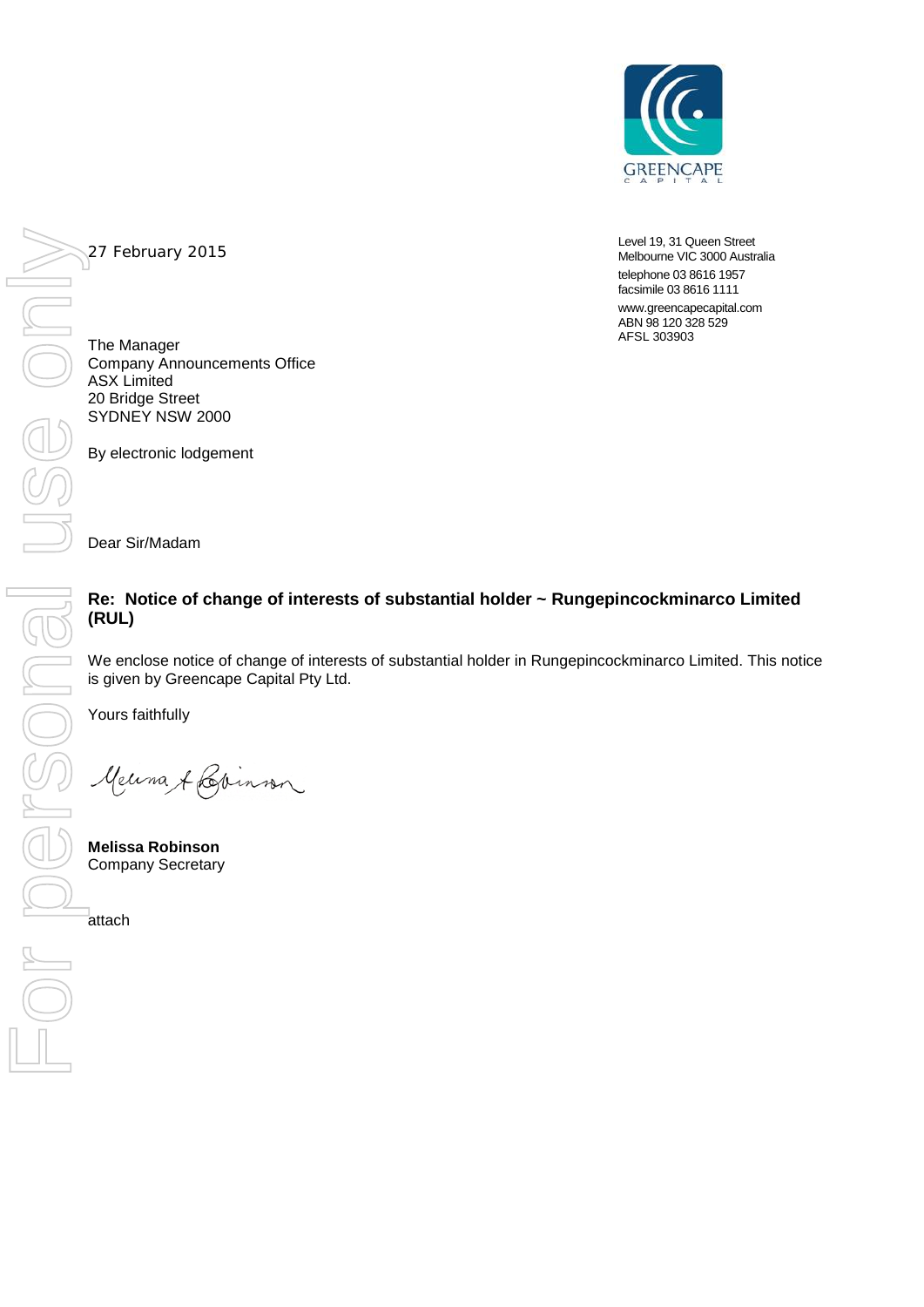## **Form 604**

**Corporations Act 2001 Section 671B**

## **Notice of change of interests of substantial holder**

| Name                                                                                                                                                 | <b>Greencape Capital Pty Ltd</b><br>ACN/ARSN (if applicable)<br>120 328 529         |                                                |                                             |                                                |                                                 |                                                                                                                                                                                                                                                                                                                          |                                                 |                                               |                                 |                  |                            |  |
|------------------------------------------------------------------------------------------------------------------------------------------------------|-------------------------------------------------------------------------------------|------------------------------------------------|---------------------------------------------|------------------------------------------------|-------------------------------------------------|--------------------------------------------------------------------------------------------------------------------------------------------------------------------------------------------------------------------------------------------------------------------------------------------------------------------------|-------------------------------------------------|-----------------------------------------------|---------------------------------|------------------|----------------------------|--|
| There was a change in the interests of the substantial holder on<br>The previous notice was given to the company on<br>The previous notice was dated |                                                                                     |                                                |                                             |                                                |                                                 | 25.02.2015<br>12.08.2014<br>12.08.2014                                                                                                                                                                                                                                                                                   |                                                 |                                               |                                 |                  |                            |  |
| 2.                                                                                                                                                   | Previous and present voting power                                                   |                                                |                                             |                                                |                                                 |                                                                                                                                                                                                                                                                                                                          |                                                 |                                               |                                 |                  |                            |  |
|                                                                                                                                                      |                                                                                     |                                                |                                             |                                                |                                                 | The total number of votes attached to all the voting shares in the company or voting interests in the scheme that the substantial holder or an associate (2) had a relevant<br>Interest (3) in when last required, and when now required, to give a substantial holding notice to the company or scheme, are as follows: |                                                 |                                               |                                 |                  |                            |  |
|                                                                                                                                                      | Class of securities (4)                                                             |                                                | Previous notice                             |                                                |                                                 | Voting power (5)                                                                                                                                                                                                                                                                                                         |                                                 | Present notice<br>Person's votes              |                                 | Voting power (5) |                            |  |
|                                                                                                                                                      | Ordinary Fully Paid                                                                 |                                                | Person's votes<br>11,700,000                |                                                |                                                 | 6.63%                                                                                                                                                                                                                                                                                                                    | 9,840,277                                       |                                               |                                 |                  | 5.54%                      |  |
|                                                                                                                                                      | Changes in relevant interests                                                       |                                                |                                             |                                                |                                                 |                                                                                                                                                                                                                                                                                                                          |                                                 |                                               |                                 |                  |                            |  |
|                                                                                                                                                      |                                                                                     |                                                |                                             |                                                |                                                 | Particulars of each change in, or change in the nature of, a relevant interest of the substantial holder or an associate in voting securities of the company or scheme, since<br>the substantial holder was last required to give a substantial holding notice to the company or scheme are as follows:                  |                                                 |                                               |                                 |                  |                            |  |
|                                                                                                                                                      | Date of<br>change                                                                   | Person whose<br>relevant interest<br>changed   |                                             | Nature of change (6)                           |                                                 | Consideration given<br>in relation to<br>change (7)                                                                                                                                                                                                                                                                      |                                                 | Class and number<br>of securities<br>affected |                                 |                  | Person's votes<br>affected |  |
|                                                                                                                                                      | Refer<br>Annexure 1                                                                 |                                                | Greencape<br>Capital Pty Ltd                | Refer Annexure 1                               |                                                 | Refer Annexure 1                                                                                                                                                                                                                                                                                                         |                                                 |                                               | Refer Annexure 1                |                  | Refer Annexure 1           |  |
|                                                                                                                                                      | Present relevant interests                                                          |                                                |                                             |                                                |                                                 |                                                                                                                                                                                                                                                                                                                          |                                                 |                                               |                                 |                  |                            |  |
|                                                                                                                                                      |                                                                                     |                                                |                                             |                                                |                                                 | Particulars of each relevant interest of the substantial holder in voting securities after the change are as follows:                                                                                                                                                                                                    |                                                 |                                               |                                 |                  |                            |  |
|                                                                                                                                                      | Holder of                                                                           |                                                | Registered holder of<br>Persons entitled to |                                                | Nature of relevant interest (6)                 |                                                                                                                                                                                                                                                                                                                          |                                                 |                                               | Class and number                |                  | Person's                   |  |
|                                                                                                                                                      | relevant<br>interest                                                                |                                                | securities                                  |                                                | be registered as                                |                                                                                                                                                                                                                                                                                                                          |                                                 |                                               | of securities                   |                  | votes                      |  |
|                                                                                                                                                      | Greencape                                                                           |                                                | JP Morgan                                   |                                                | JP Morgan                                       | Ordinary fully paid shares                                                                                                                                                                                                                                                                                               |                                                 |                                               | 2,573,312                       |                  | 2,573,312                  |  |
|                                                                                                                                                      | <b>Capital Pty</b><br>Ltd                                                           |                                                | Nominees<br>Australia Ltd                   |                                                | Nominees<br>Australia Ltd                       |                                                                                                                                                                                                                                                                                                                          | sold on market by<br>Greencape Capital Pty Ltd. |                                               | (ordinary<br>shares)            |                  |                            |  |
|                                                                                                                                                      | As above                                                                            | <b>Citicorp Nominees</b><br><b>Pty Limited</b> |                                             | <b>Citicorp Nominees</b><br><b>Pty Limited</b> |                                                 | As above                                                                                                                                                                                                                                                                                                                 |                                                 |                                               | 935,901<br>(ordinary<br>shares) |                  | 935,901                    |  |
|                                                                                                                                                      | As above                                                                            |                                                | National<br>Nominees Limited                | National<br>Nominees Limited                   |                                                 | As above                                                                                                                                                                                                                                                                                                                 |                                                 | 1,470,659<br>(ordinary<br>shares)             |                                 | 1,470,659        |                            |  |
|                                                                                                                                                      | As above                                                                            |                                                | <b>HSBC Custody</b><br>Nominees             | <b>HSBC Custody</b><br>Nominees                |                                                 | As above                                                                                                                                                                                                                                                                                                                 |                                                 |                                               | 4,860,405<br>(ordinary          |                  | 4,860,405                  |  |
|                                                                                                                                                      |                                                                                     |                                                | (Australia) Limited                         | (Australia) Limited                            |                                                 |                                                                                                                                                                                                                                                                                                                          |                                                 |                                               | shares)                         |                  |                            |  |
|                                                                                                                                                      | Changes in association<br>voting interests in the company or scheme are as follows: |                                                |                                             |                                                |                                                 | The persons who have become associates (2) of, ceased to be associates of, or have changed the nature of their association (9) with, the substantial holder in relation to                                                                                                                                               |                                                 |                                               |                                 |                  |                            |  |
|                                                                                                                                                      | Name and ACN/ARSN (if applicable)                                                   |                                                |                                             | Nature of association                          |                                                 |                                                                                                                                                                                                                                                                                                                          |                                                 |                                               |                                 |                  |                            |  |
|                                                                                                                                                      |                                                                                     |                                                |                                             |                                                |                                                 |                                                                                                                                                                                                                                                                                                                          |                                                 |                                               |                                 |                  |                            |  |
| Addresses                                                                                                                                            |                                                                                     |                                                |                                             |                                                |                                                 |                                                                                                                                                                                                                                                                                                                          |                                                 |                                               |                                 |                  |                            |  |
|                                                                                                                                                      | The addresses of persons named in this form are as follows:                         |                                                |                                             |                                                |                                                 |                                                                                                                                                                                                                                                                                                                          |                                                 |                                               |                                 |                  |                            |  |
|                                                                                                                                                      | Name<br><b>Greencape Capital Pty Ltd</b>                                            |                                                |                                             |                                                | Address<br>Level 19, 31 Queen Street, Melbourne |                                                                                                                                                                                                                                                                                                                          |                                                 |                                               |                                 |                  |                            |  |
|                                                                                                                                                      |                                                                                     |                                                |                                             |                                                |                                                 |                                                                                                                                                                                                                                                                                                                          |                                                 |                                               |                                 |                  |                            |  |
| Signature                                                                                                                                            |                                                                                     |                                                |                                             |                                                |                                                 |                                                                                                                                                                                                                                                                                                                          |                                                 |                                               |                                 |                  |                            |  |
|                                                                                                                                                      | print name                                                                          |                                                | Melissa Robinson                            |                                                |                                                 | capacity                                                                                                                                                                                                                                                                                                                 |                                                 | <b>Company Secretary</b>                      |                                 |                  |                            |  |